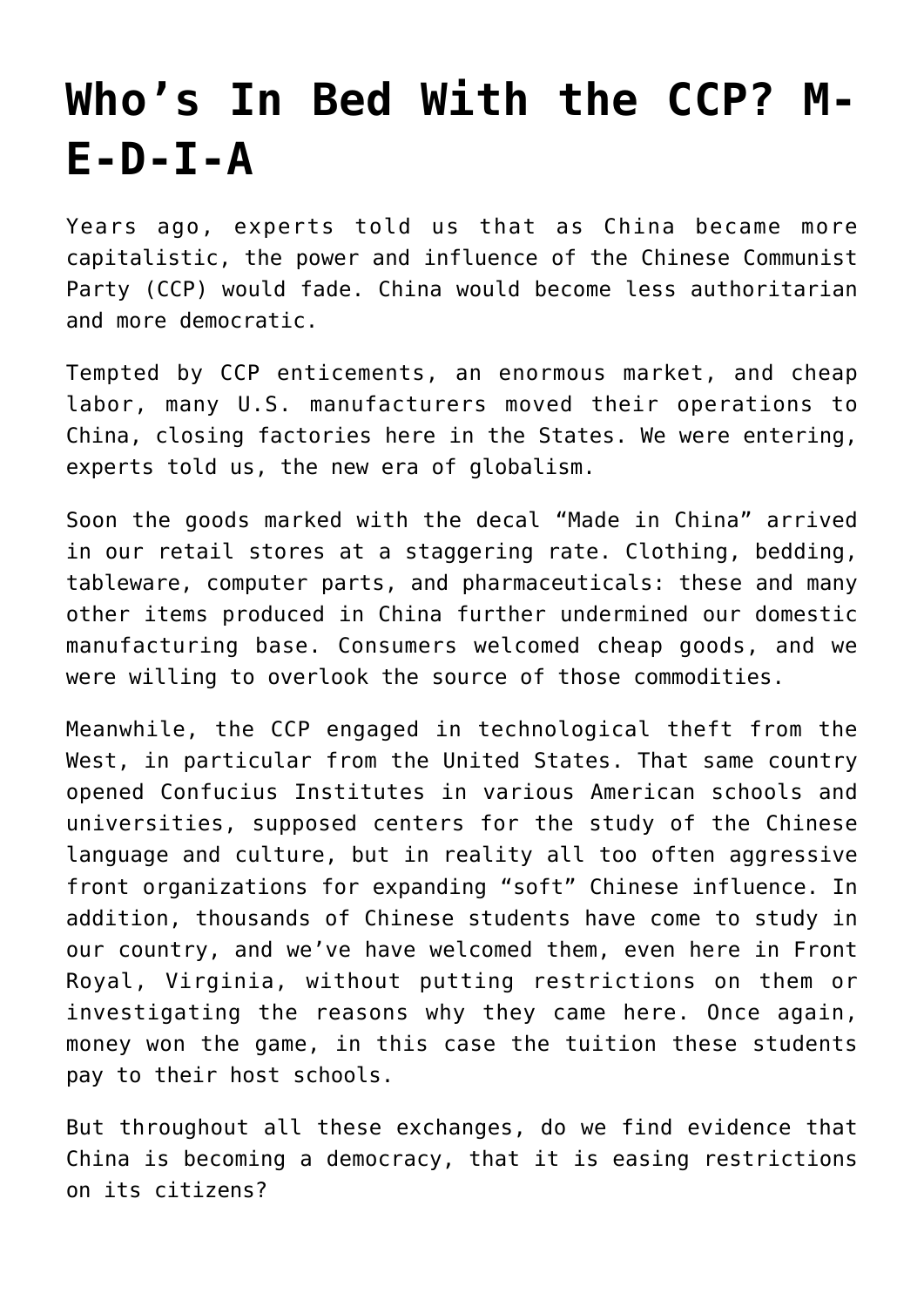Negative.

Back home, the CCP has continued to install more and more surveillance devices to keep a strict accounting of the activities of its citizens and has introduced a "social credit" system to decide which people are allowed to travel, to attend schools and universities, and even to work. According to an Amnesty International [report](https://www.amnesty.org/en/countries/asia-and-the-pacific/china/report-china/) titled "China 2019," human rights issues in China "continued to be marked by a systematic crackdown on dissent." This Amnesty International spotlight on the CCP government cites gross abuses in civil rights, religious persecutions of Muslims and Christians, assaults on the rights of gay, lesbian, and transgender people, and the suppression of the defenders of human rights.

Here let me interject a personal experience with these attacks. Two months ago, I wrote to a certain essayist of Chinese origin now living in the United States to ask if I might interview her for an article about a piece she'd written. Her agent responded to my email, telling me that as much as his client wanted to do the interview, she had relatives living in China who might as a consequence be subjected to intimidation and arrest if that interview appeared. Therefore, he wrote, she must decline my request.

What does this tell us about the nature of the Chinese Communist Party government?

Most readers of Intellectual Takeout are aware of these injustices, yet how many of us are cognizant of the fact that some of our major news media have become entangled with the CCP?

I wasn't, and the news astounded me.

In "A Rundown of Major U.S. Corporate Media's Business Ties To China," writer Chrissy Clark [reported](https://thefederalist.com/2020/05/04/has-china-compromised-every-major-mainstream-media-entity/) way back in May that many of our mainstream news outlets have economic ties to the CCP. *The New York Times*, the *Washington Post*, CNN, MSNBC, ABC,